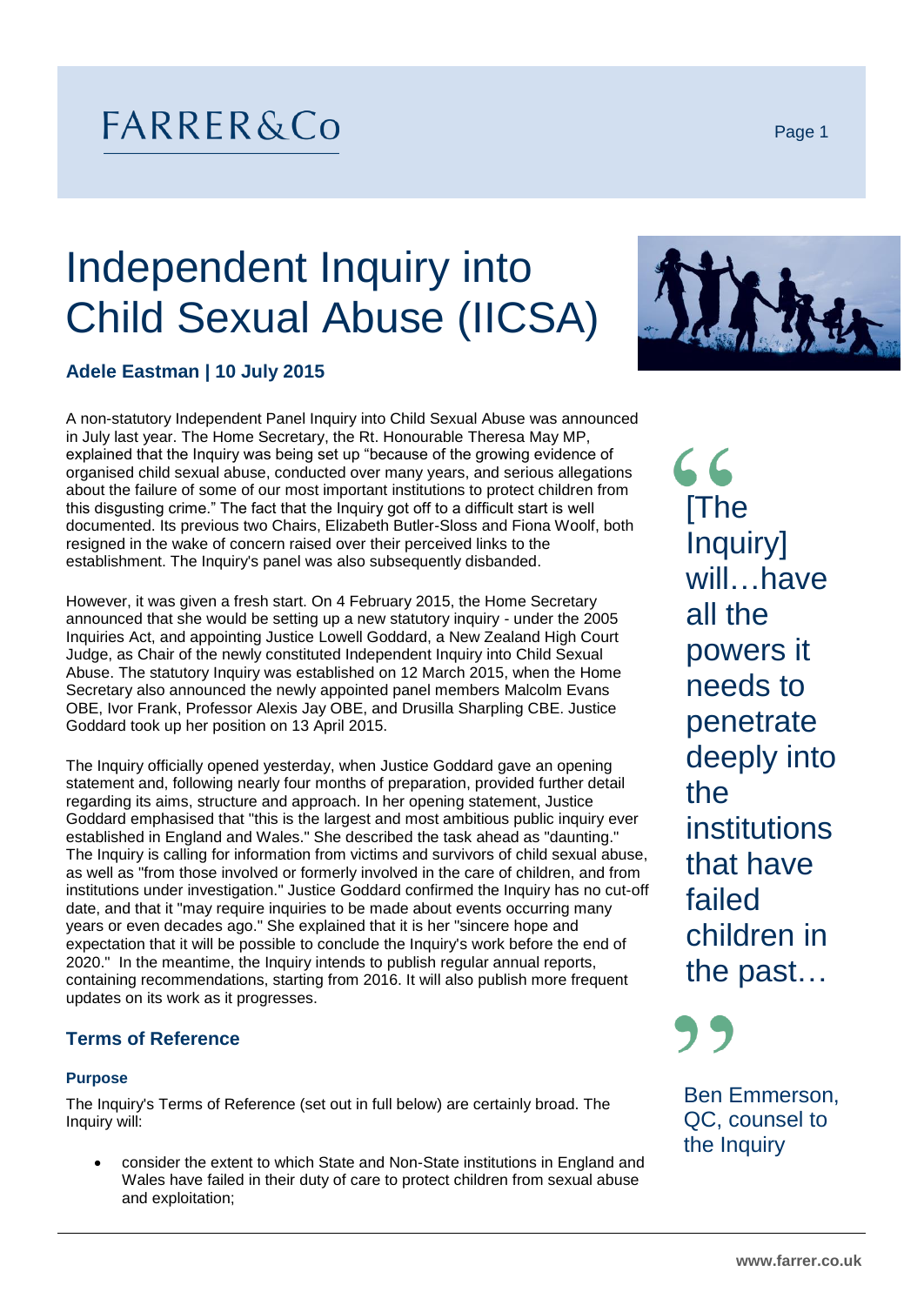- consider the extent to which those failings have since been addressed;
- identify further action needed to address any failings identified;
- consider the steps which it is necessary for State and non-State institutions to take in order to protect children from such abuse in future; and
- publish a report with recommendations.

The Inquiry will consider information from published and unpublished reviews, cases and investigations concluded to date, and the experience of victims and survivors of child sexual abuse. It will liaise with ongoing inquiries, including those currently being conducted in Northern Ireland and Scotland. It will advise on any further action needed to address any institutional protection gaps within current child protection systems on the basis of the findings and lessons learnt from the Inquiry, and will disclose any documents (where appropriate and in accordance with relevant protocols) which were considered as part of the Inquiry. It will produce regular reports and an interim report by the end of 2018, and to conduct the work of the Inquiry in as transparent a manner as possible.

#### **Scope**

The scope of the Inquiry is also wide ranging. It includes government, local authorities, police, schools (independent and state), health services, prison services, churches and religious organisations, political parties, and the armed services. As highlighted by Justice Goddard yesterday, "the Terms of Reference include all state and non-state institutions, not solely those with direct child protection responsibilities."

At the same time, Operation Hydrant, a dedicated national police team established last summer, is coordinating multiple historical child sexual abuse investigations around the country, involving people of public prominence and/or abuse which has taken place in an institution. These investigations include the above sectors, as well as the entertainment and sports industries. A team from Operation Hydrant is liaising closely with the Inquiry – sharing information to support its work. The officer leading Operation Hydrant has indicated that the number of victims could run into the hundreds of thousands. In 2015 alone, he anticipates that an estimated 116,000 reports of child sexual abuse will be received – a 71% increase since 2012; roughly 45% of these are allegations of sexual abuse from the past (an increase of 166%), with 55% relating to current cases. Hundreds of institutions are reported to have been identified by victims of non-recent abuse as places where they suffered abuse.

# **Structure of Inquiry**

The Inquiry has the power to compel the attendance of witnesses and the production of evidence. The relevant legislation (Section 21, Inquiries Act 2005) empowers Justice Goddard, by notice, to require a person to:

- provide documents in their custody or under their control
- provide a written statement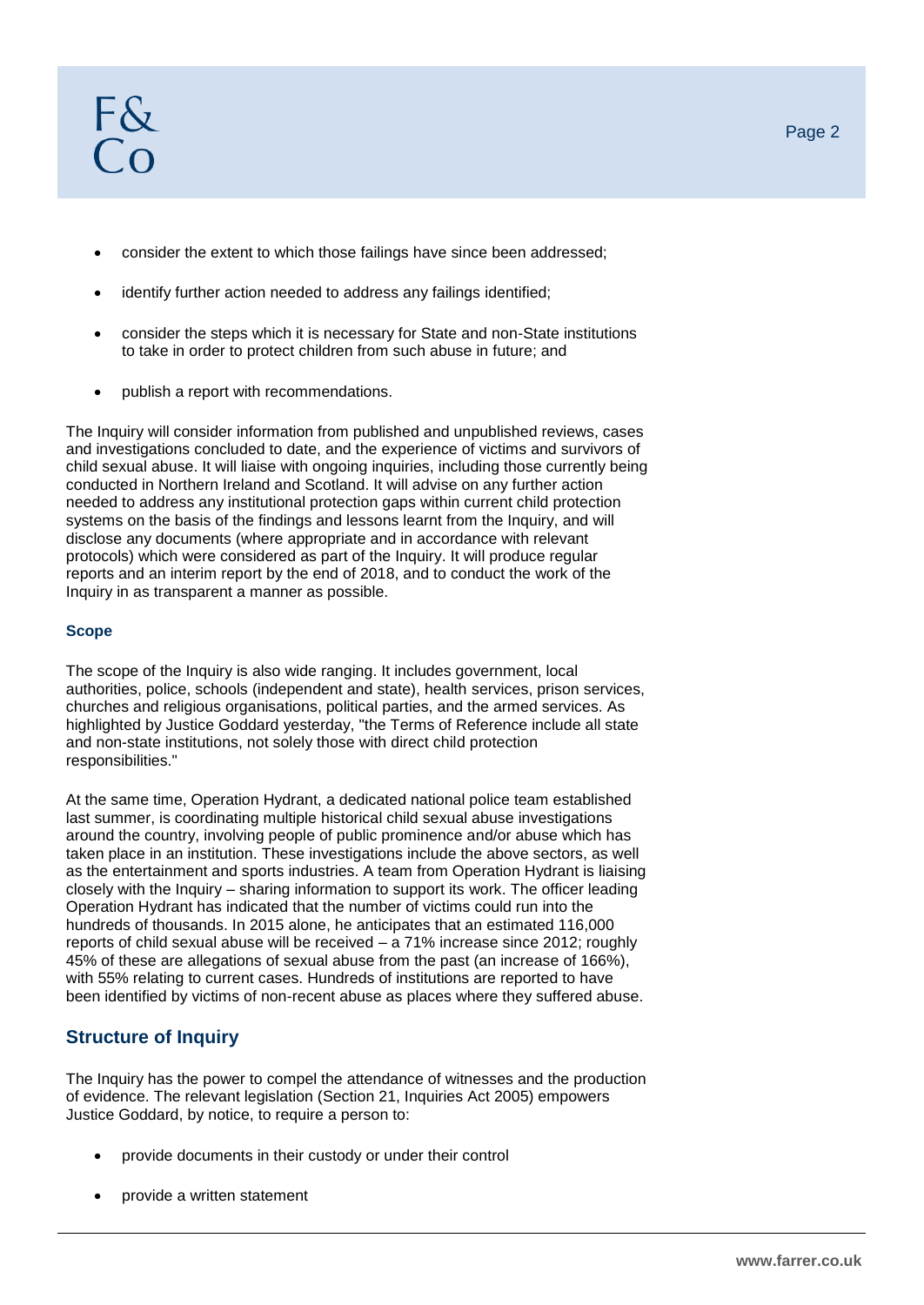- produce any other thing for inspection, examination or testing; and
- attend to give evidence.

In a nutshell, as emphasised by Ben Emmerson, QC, counsel to the Inquiry, it will have "all the powers it needs to penetrate deeply into the institutions that have failed children in the past, and to identify those institutions that are reportedly continuing to fail children today."

Yesterday Justice Goddard stated that "it is…an offence for a person, during the course of an Inquiry, to destroy, alter or tamper with evidence that may be relevant to an Inquiry, or deliberately to do an act with the intention of suppressing evidence or preventing it being disclosed to the Inquiry." She confirmed that she has written, with retention instructions, to a total of 243 institutions (copies of her letters are available on the Inquiry's website). Justice Goddard added "No institution – whether they have received a letter or not – can be in any doubt of the extent of their duty to preserve records for the Inquiry, or of the consequences of failing to do so." **We would advise institutions to take immediate steps to prevent the destruction of any files or data relating to children in their care or the staff who looked after them, and for the time being to suspend any routine destruction of such files under data protection legislation.** 

The Inquiry has divided the institutional sectors covered by its Terms of Reference into five broad workstreams, each of which will be led by the Chair, or a member of the Inquiry Panel, as follows:

- Allegations of abuse by people of prominence in public life led by Justice Goddard;
- Education and religion led by Professor Malcolm Evans OBE;
- Criminal Justice and law enforcement led by Drusilla Sharpling CBE;
- Local authorities and voluntary organisations led by Professor Alexis Jay OBE;
- National and private service organisations led by Ivor Frank.

The Inquiry will be guided by three principles: it will be comprehensive, inclusive and thorough. The Inquiry's work will be divided into three core projects:

- The Research Project: led by an expert Academic Advisory Board, it will involve a comprehensive literature review to collate, for the first time, analysis of all the published work addressing institutional failures in child protection;
- The Truth Project: will enable victims and survivors of child sexual abuse to share their experiences with the Inquiry, with the option of doing so in a private session with a member of the Inquiry. Their accounts will not be tested, challenged or contradicted. The process will have no direct legal consequences. The Inquiry will not make individual factual findings on the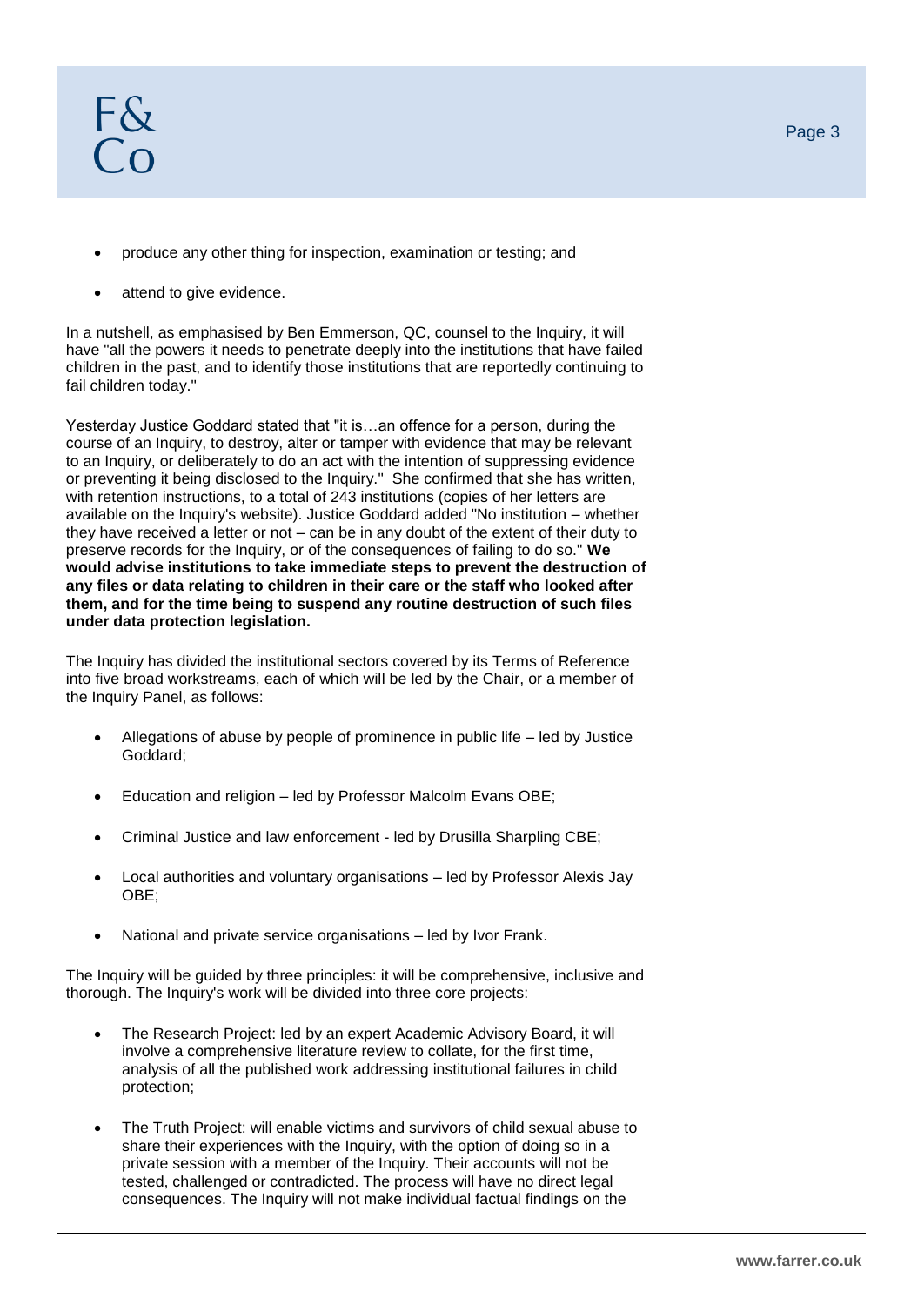# F&  $\overline{C}$

basis of what is said during the private sessions. However, the information will be recorded, anonymised and aggregated for the purpose of analysis and will feed directly into the Inquiry's research and analytical work. This is expected to enable the Inquiry to piece together a broader picture of the scale and nature of institutional child sexual abuse in England and Wales; and to enable the Inquiry to reach conclusions about why such crimes went unreported, and undetected, for so long. The first Truth Project sessions are likely to start in October 2015;

 The Public Hearings Project: will resemble a conventional public inquiry, where witnesses give evidence on oath and are subject to cross examination. The Inquiry will select case studies from a range of institutions that appear to illustrate a wider pattern of institutional failings. At least five institutions will be chosen for each of the workstreams above. Evidence is likely to be taken from both representatives of the institutions under investigation and from victims and survivors of sexual abuse. Each hearing will last for approximately six weeks and up to 30 separate hearings are expected to be held. Collectively, the evidence heard in the range of case studies will assist the Inquiry in drawing conclusions about the patterns of child protection failings across a range of institutions in England and Wales.

The Inquiry does not have the power to convict abusers of criminal offences or to award compensation to victims and survivors. However, it will use its fact-finding powers fully to make findings against named individuals or institutions where the evidence justifies it. The first Public Hearings are likely to start in 2016.

Collectively, the evidence obtained by the Inquiry across each of the three projects will inform its overall conclusions and recommendations.

Justice Goddard has emphasised the central part that victims and survivors of child sexual abuse are expected to take - their experiences "will be the core currency of the Inquiry." A Victims and Survivors' Consultative Panel (VSCP) has been established – comprising 8 individuals nominated by victims and survivors. The VSCP will provide advice and guidance to the Chair and panel; its work is expected to commence soon. In addition, a broader less formal network of victims and survivors has been set up  $-$  a forum to "allow for wider participation in the work of the Inquiry."

# **Potential Impact on Relevant Sectors**

Given the nature of both the Inquiry, and Operation Hydrant feeding in to it, one of the possible implications for institutions with a duty of care to protect children, is that people who have suffered child sexual abuse, and those with information about institutional failings, are now being encouraged to come forward. This is likely in turn to prompt further criminal investigations and, further down the line, claims.

Various institutions across the sectors covered by the Inquiry will inevitably be contacted in due course to give evidence to it. In fact, any institution that has featured in the press in the context of a recent or historic child sexual abuse case could well be approached by the Inquiry. We think it likely that the Inquiry will focus on what action was taken at the time by the institutions to notify relevant authorities, and what steps were taken subsequently by the institutions to re-examine the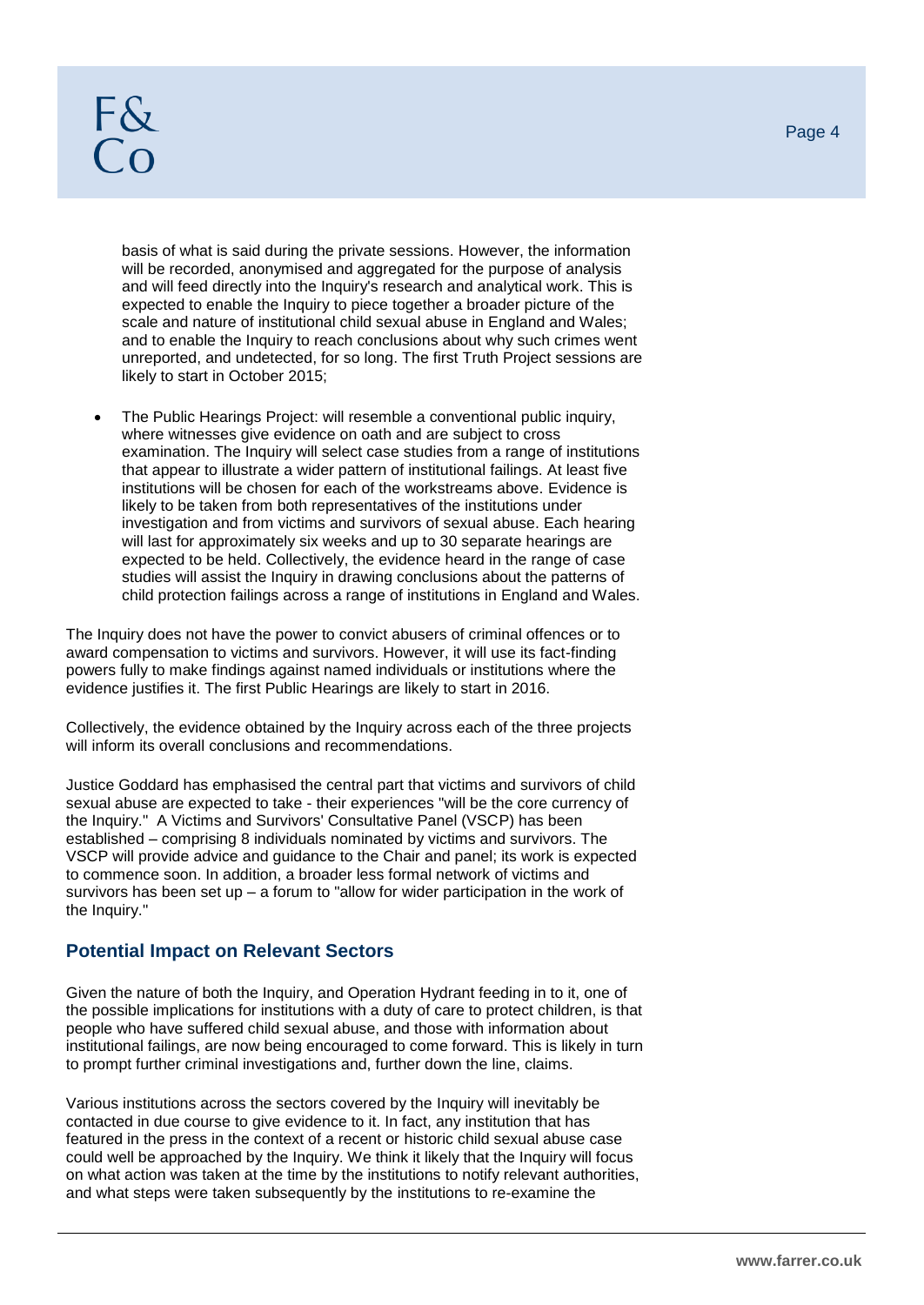effectiveness of their procedures. Whilst it is not part of the Inquiry's function to determine civil or criminal liability of named individuals or organisations, the Inquiry may still reach findings of fact relevant to its Terms of Reference.

## **Recommended Action**

In the circumstances, we would advise:

- all institutions to take immediate steps to ensure the preservation of all documents relating to the care of children in line with Justice Goddard's letter to institutions (**[click here](https://www.csa-inquiry.independent.gov.uk/news/chair-of-the-inquiry-issues-guidance-on-destruction-of-documents)**);
- all institutions to be proactive in terms of reviewing their safeguarding and child protection training, policies and procedures - to ensure that they are sufficient and water-tight; and
- any institution that has faced allegations of child sexual abuse to review any such case(s) as to whether:
	- action was taken in response to the allegations;
	- if action was taken, whether it was sufficient to address any failings on the institution's part;
	- any further action is required to address any failings identified;
	- any further action is necessary in order to protect children from such abuse in the future;
	- relevant documents relating to any incidents have been preserved (and, if so, to ensure that they continue to be); and
	- as is necessary, liaise with any insurer who may be on record to cover a claim.

Yesterday, as Justice Goddard concluded, she lay down a challenge to institutions that have, or have had, a duty of care to protect children from sexual abuse: "I urge you to take a proactive stance towards the Inquiry – to review your files, records and procedures voluntarily and to take the initiative to self-report instances of institutional failure – rather than waiting for us to come and see you. Above all, review your current safeguarding policies to make sure that they are consistent with best practice, and take whatever steps you can to provide a safer environment for children now."

# **Further background information**

## **When did the Statutory Inquiry begin?**

The Statutory Inquiry began on 12 March 2015, following the Home Secretary's announcement that day (**[click here](http://www.parliament.uk/business/publications/written-questions-answers-statements/written-statement/Commons/2015-03-12/HCWS371/)**).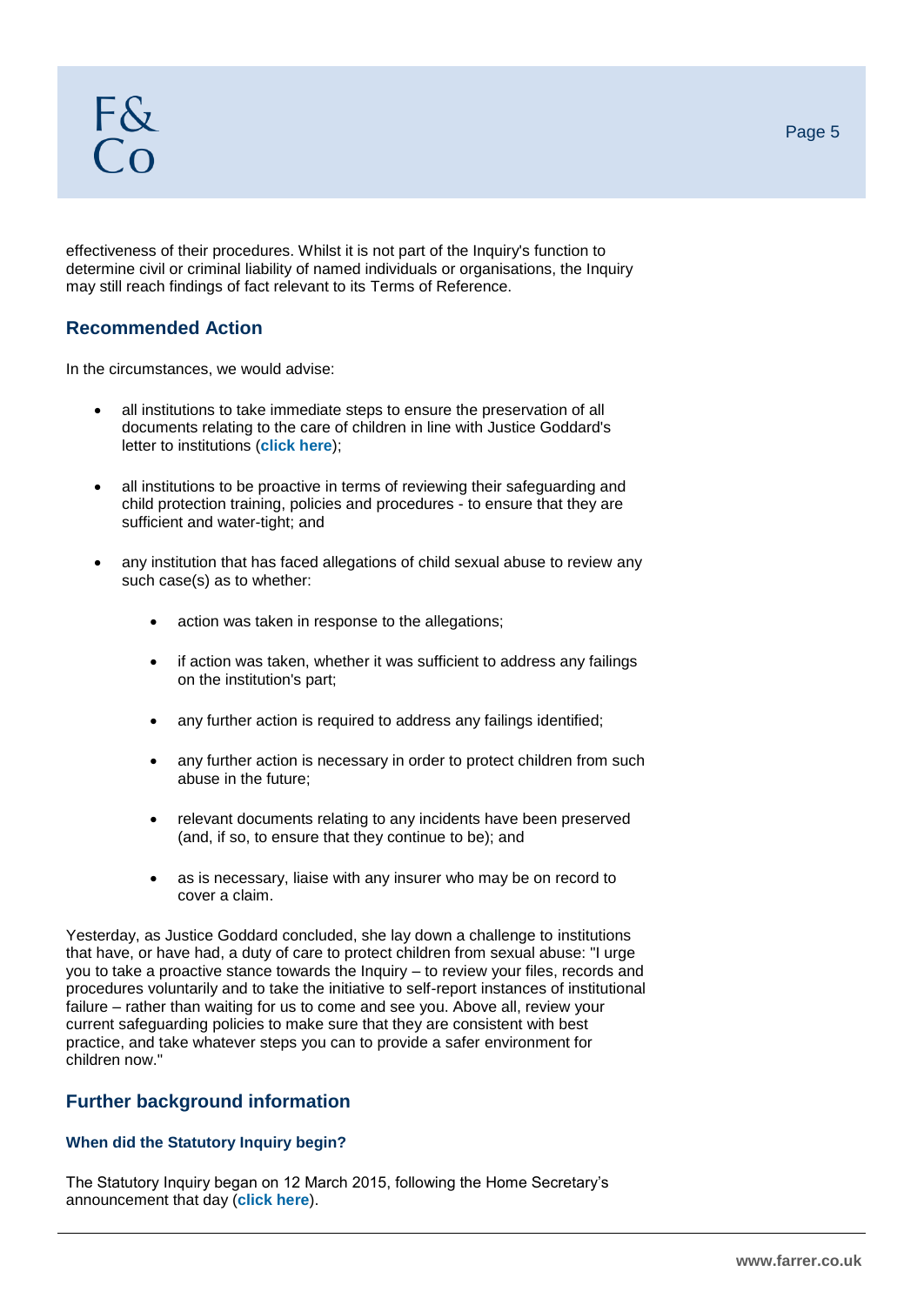Justice Goddard started her work as Chair on 13 April 2015.

## **The Panel**

#### *Who is on the Panel?*

On 12 March 2015, the Home Secretary announced (having disbanded the original panel constituted for the non-Statutory Inquiry) that the Chair would be supported by a Panel comprising of:

- **Malcolm Evans**: Chairman of the United Nations Subcommittee for the Prevention of Torture and professor of Public International Law at the University of Bristol;
- **Ivor Frank**: with extensive experience in family and human rights law, and expertise in child protection matters;
- **Professor Alexis Jay**: with expertise in social work and who led the important work on the Independent Inquiry into Child Sexual Exploitation in Rotherham; and
- **Drusilla Sharpling**: a qualified barrister with expertise in both policing and the Crown Prosecution Service.

### **The Work of the Inquiry**

The Inquiry formally opened yesterday, when Justice Goddard explained, in her opening statement, the Inquiry's aims, structure and approach.

The full text and summaries can be found here:

**[Opening Statement](https://www.csa-inquiry.independent.gov.uk/sites/default/files/inquiry-opening-statement.pdf)**

**[Executive Summary](https://www.csa-inquiry.independent.gov.uk/sites/default/files/inquiry-executive-summary.pdf)**

#### **[Key Announcements](https://www.csa-inquiry.independent.gov.uk/sites/default/files/opening-statement-key-announcements.pdf)**

The Inquiry also launched a new **[website](https://www.csa-inquiry.independent.gov.uk/)** yesterday, and is now operating a dedicated helpline: 0800 917 1000.

The Inquiry has a delegated budget of £17.9M for the year ahead.

## **How is contact made with the Inquiry?**

Anyone who wishes to get in touch with the Inquiry can do so via its helpline, by email, post or online.

#### **Could a victim or survivor of child sexual abuse be compelled to give evidence to a statutory Inquiry?**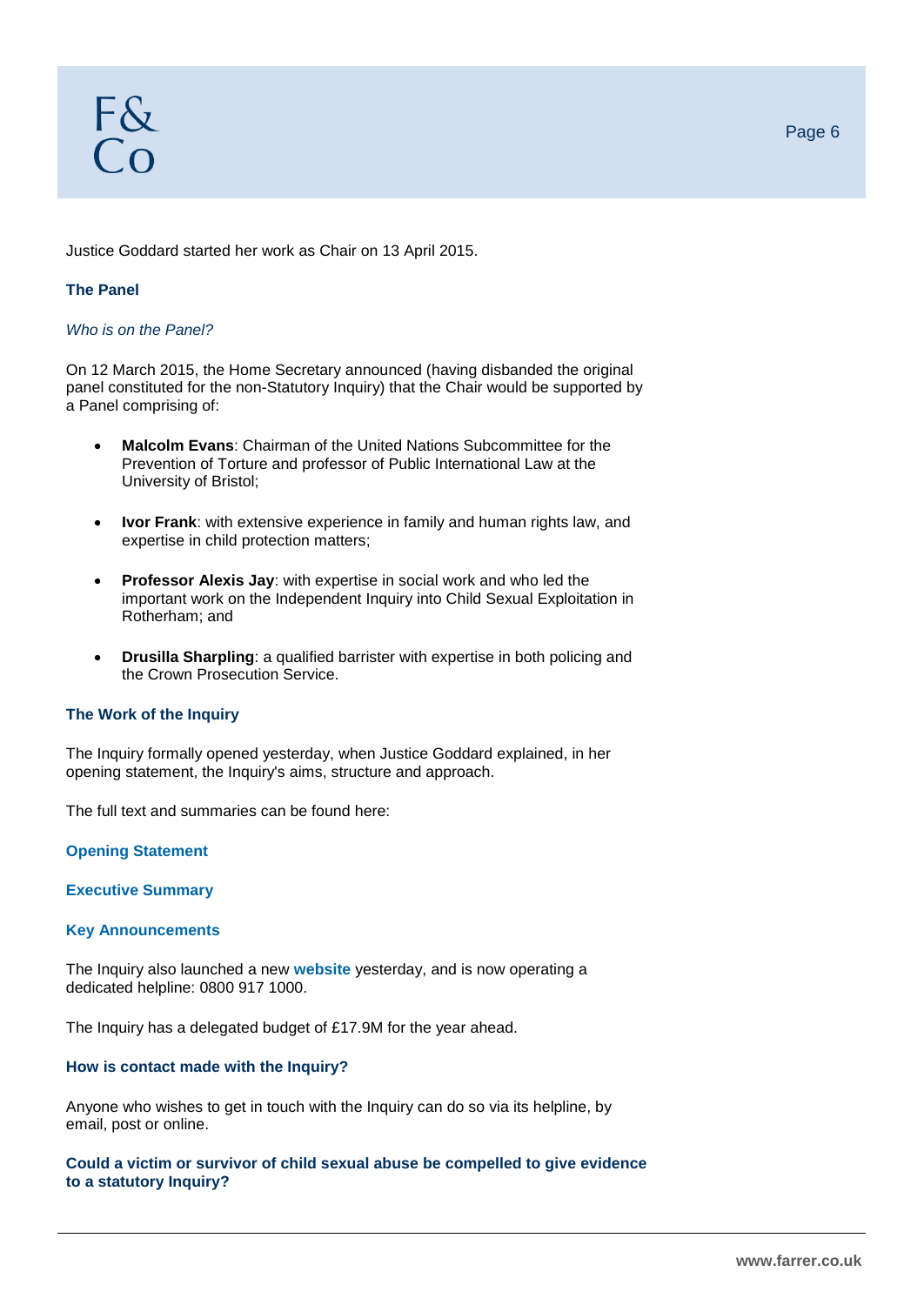A statutory inquiry has the power to compel attendance, and for the provision of documents or other material. However, Justice Goddard indicated that a victim or survivor would not be compelled to give evidence if they have indicated that they do not wish to do so.

### **What happens if someone discloses information relating to child sexual abuse to the Inquiry?**

The Inquiry must ensure that robust safeguarding procedures are followed. Therefore, information will be shared with the police if:

- a crime has been committed or any such criminal activities may be ongoing;
- a risk of serious injury or to any person's life exists either to the victim and/or survivor or to any other person(s), including any alleged offender(s);
- it appears there may be circumstances whereby children or vulnerable adults may be at risk of abuse from any alleged offender(s) or other person(s); or
- where the law requires such disclosure.

The Secretariat will not pass on any personal details to the Police without that individual's consent, unless there are immediate safeguarding risks.

#### **Can information be given anonymously?**

Yes – information can be provided or questions asked through the Inquiry's website without giving any personal details.

#### **Does the Inquiry have a Freedom of Information policy?**

The Inquiry is not a public authority for the purposes of the Freedom of Information Act 2000. Therefore, the Act does not apply and any requests for information made under the Act will not be considered.

The Inquiry will operate on a presumption of openness and transparency. Therefore, as much information as possible will be provided publicly, including on its website. This is subject to the Inquiry being able to receive and work with information provided to it on a confidential basis.

#### **What documents are to be preserved?**

A copy of Justice Goddard's letter to organisations on document preservation can be found [here.](https://www.csa-inquiry.independent.gov.uk/news/chair-of-the-inquiry-issues-guidance-on-destruction-of-documents) Justice Goddard said that any institution with responsibility for children should regard itself as obliged to comply with its instructions.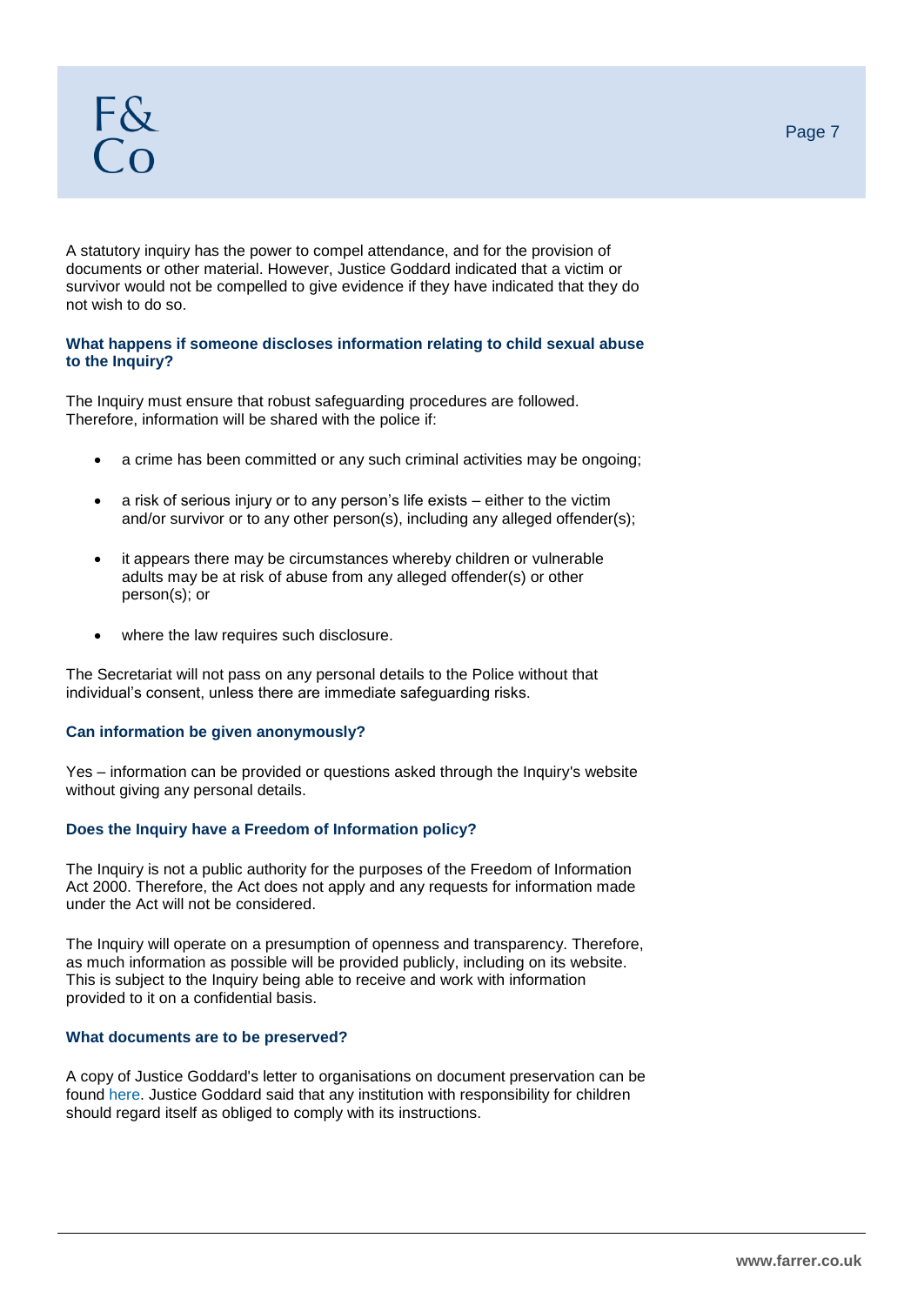# **Terms of Reference**

F&  $\overline{C}$ 

#### **Purpose**

1.

- to consider the extent to which State and non-State institutions have failed in their duty of care to protect children from sexual abuse and exploitation;
- to consider the extent to which those failings have since been addressed;
- to identify further action needed to address any failings identified;
- to consider the steps which it is necessary for State and non-State institutions to take in order to protect children from such abuse in future; and
- to publish a report with recommendations.

#### 2.

In doing so to:

(a) Consider all the information which is available from the various published and unpublished reviews, court cases, and investigations which have so far concluded;

(b) Consider the experience of survivors of child sexual abuse; providing opportunities for them to bear witness to the Inquiry, having regard to the need to provide appropriate support in doing so;

(c) Consider whether State and non-State institutions failed to identify such abuse and/or whether there was otherwise an inappropriate institutional response to allegations of child sexual abuse and/or whether there were ineffective child protection procedures in place;

(d) Advise on any further action needed to address any institutional protection gaps within current child protection systems on the basis of the findings and lessons learnt from the Inquiry:

(e) Disclose, where appropriate and in line with security and data protection protocols, any documents which were considered as part of the Inquiry;

(f) Liaise with ongoing inquiries, including those currently being conducted in Northern Ireland and Scotland, with a view to (a) ensuring that relevant information is shared, and (b) identifying any State or non-State institutions with child protection obligations that currently fall outside the scope of the present Inquiry and those being conducted in the devolved jurisdictions;

(g) Produce regular reports, and an interim report by the end of 2018; and